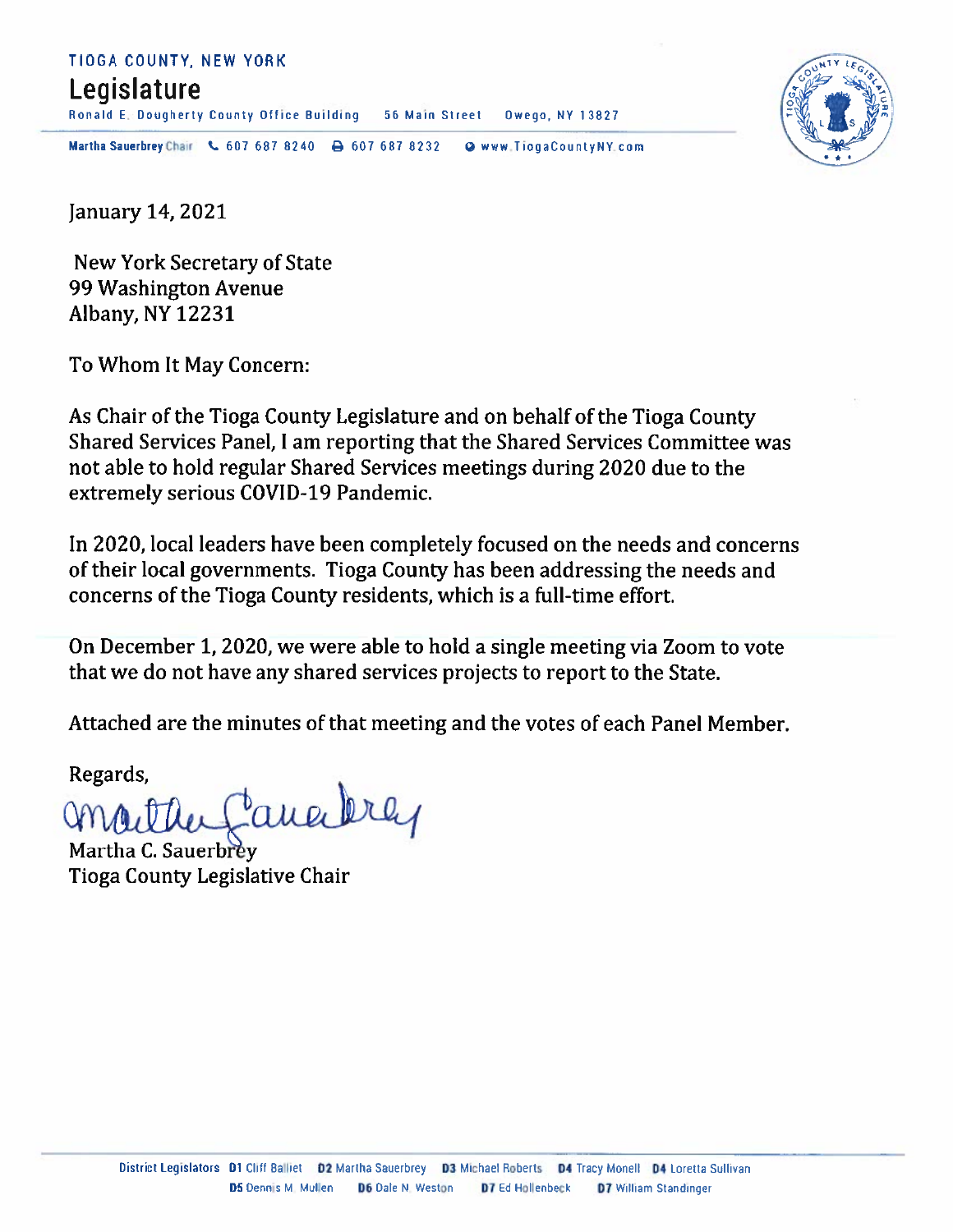| Panel Representative: |  |
|-----------------------|--|
|                       |  |

Municipality: Tawn of ourso

As a member of the Tioga County Shared Services Panel, I understand that due to the COVID-19 pandemic we were unable to meet, therefore, affirm that we do not have a new Shared Services Plan or revision to the existing Plan to submit for 2020.

1

**Panel Representative** 

 $12 - 21 - 2020$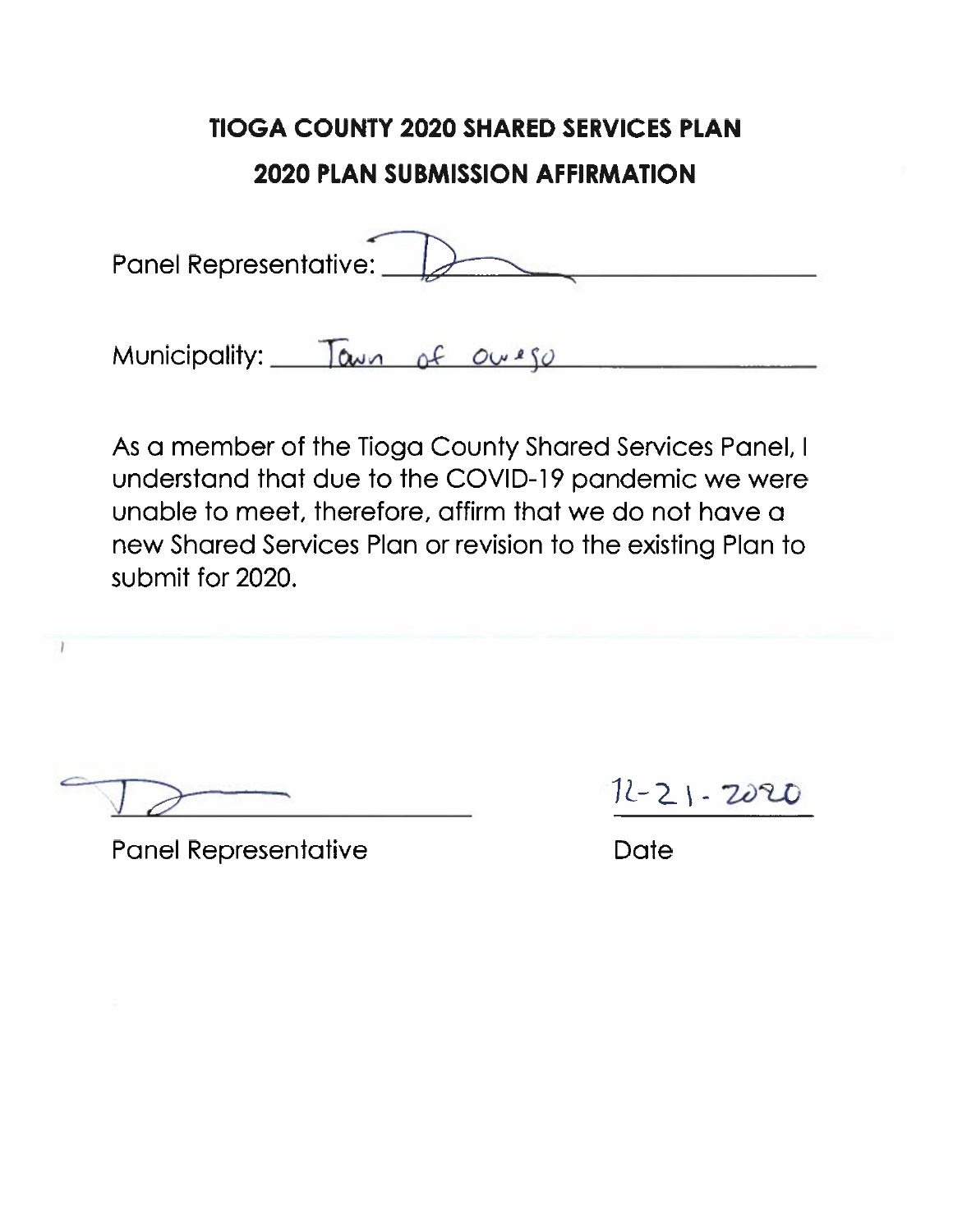Panel Representative:<br><u>Kenneth</u> P Sutfin Tr - Mayor

Municipality: <u>Village of Spencer</u>

As a member of the Tioga County Shared Services Panel, I understand that due to the COVID-19 pandemic we were unable to meet, therefore, affirm that we do not have a new Shared Services Plan or revision to the existing Plan to submit for 2020.

**Panel Representative**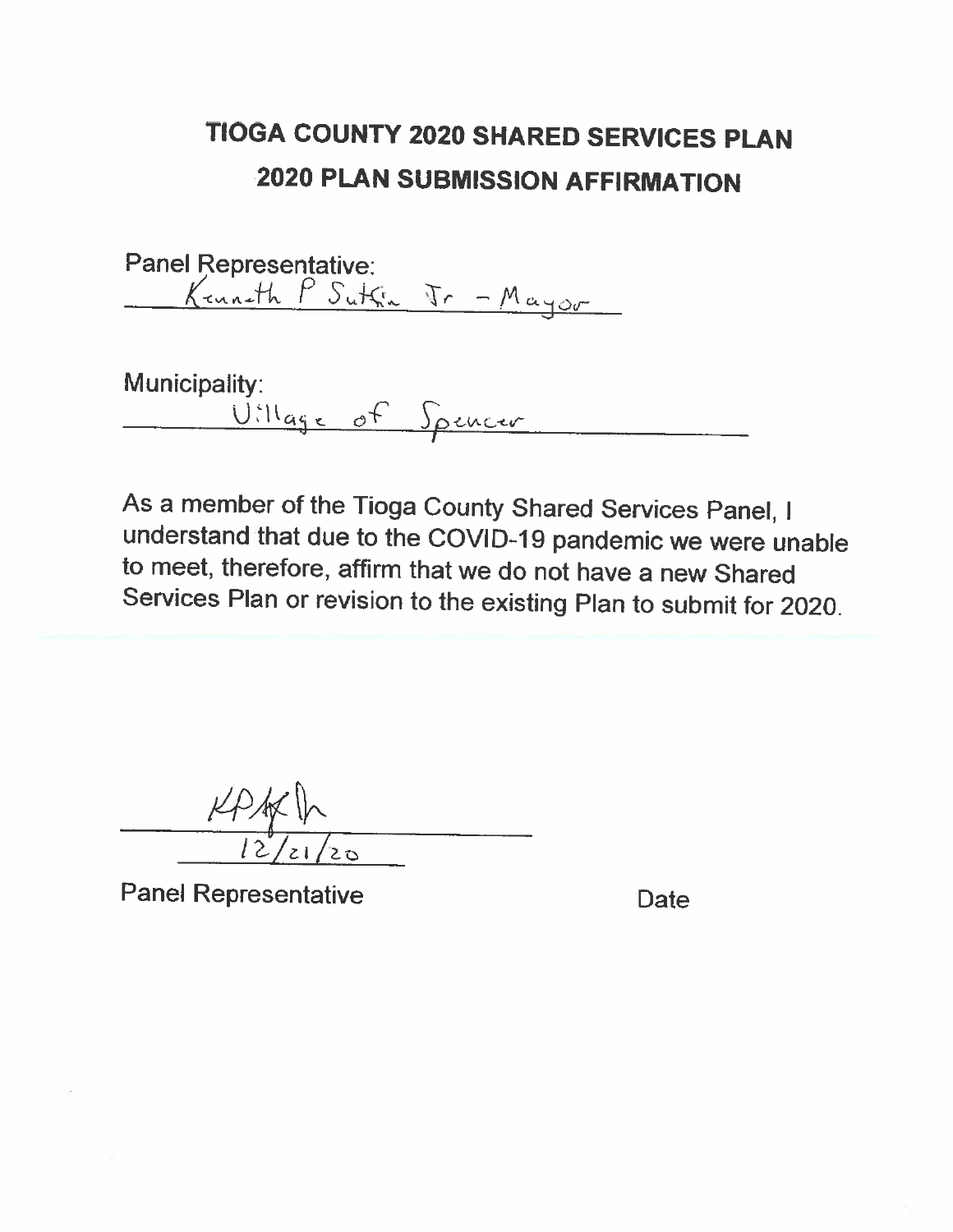Panel Representative: Keith Flesher

Municipality:

As a member of the Tioga County Shared Services Panel, I understand that due to the COVID-19 pandemic we were unable to meet, therefore, affirm that we do not have a new Shared Services Plan or revision to the existing Plan to submit for 2020.

Town of Berkshire

2020

**Panel Representative**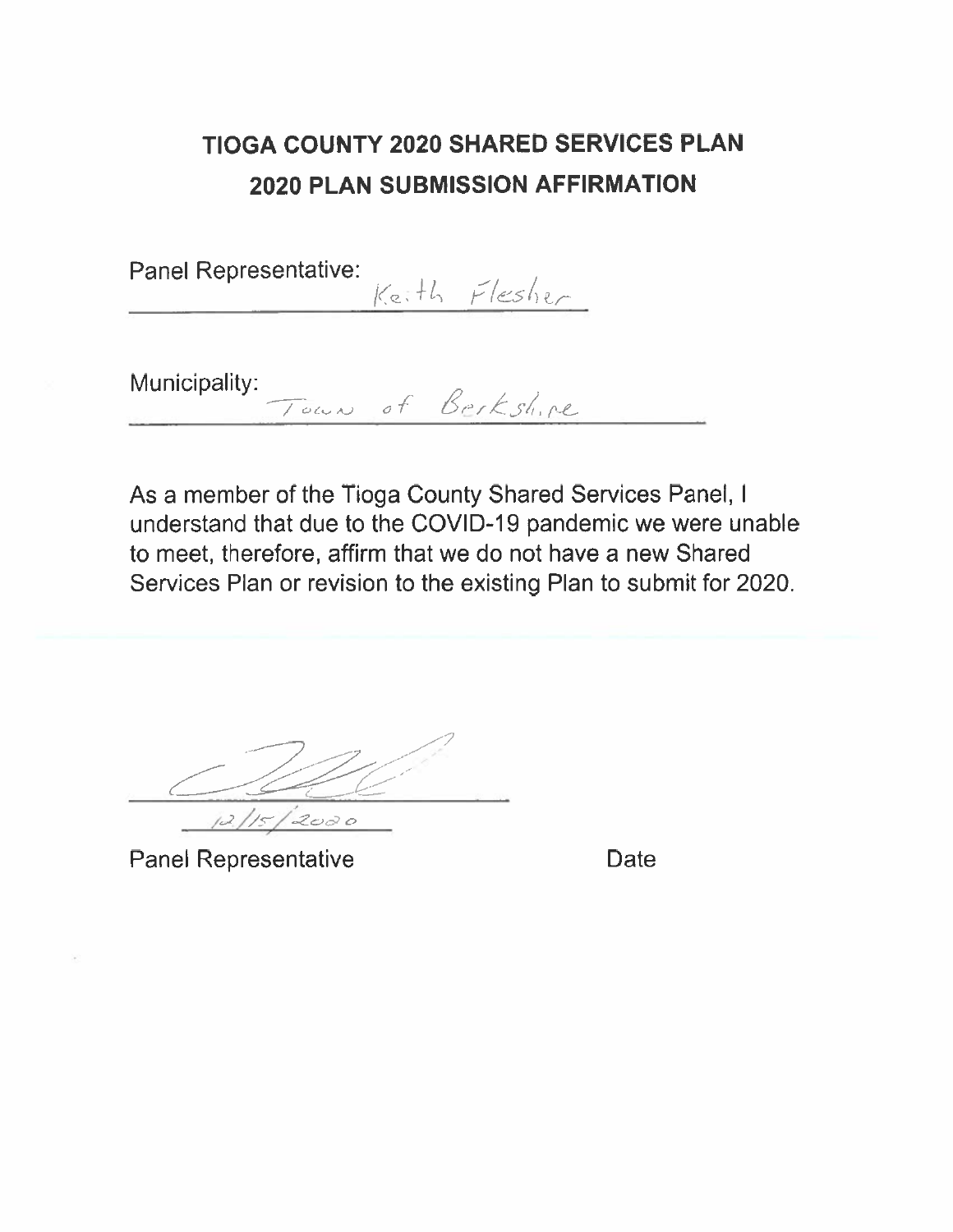Panel Representative: Kevin K. Engelbert

Municipality: Town of Nichols

As a member of the Tioga County Shared Services Panel, I understand that due to the COVID-19 pandemic we were unable to meet, therefore, affirm that we do not have a new Shared Services Plan or revision to the existing Plan to submit for 2020.

Kern K. Ergechert

**Panel Representative** 

 $12.11.20$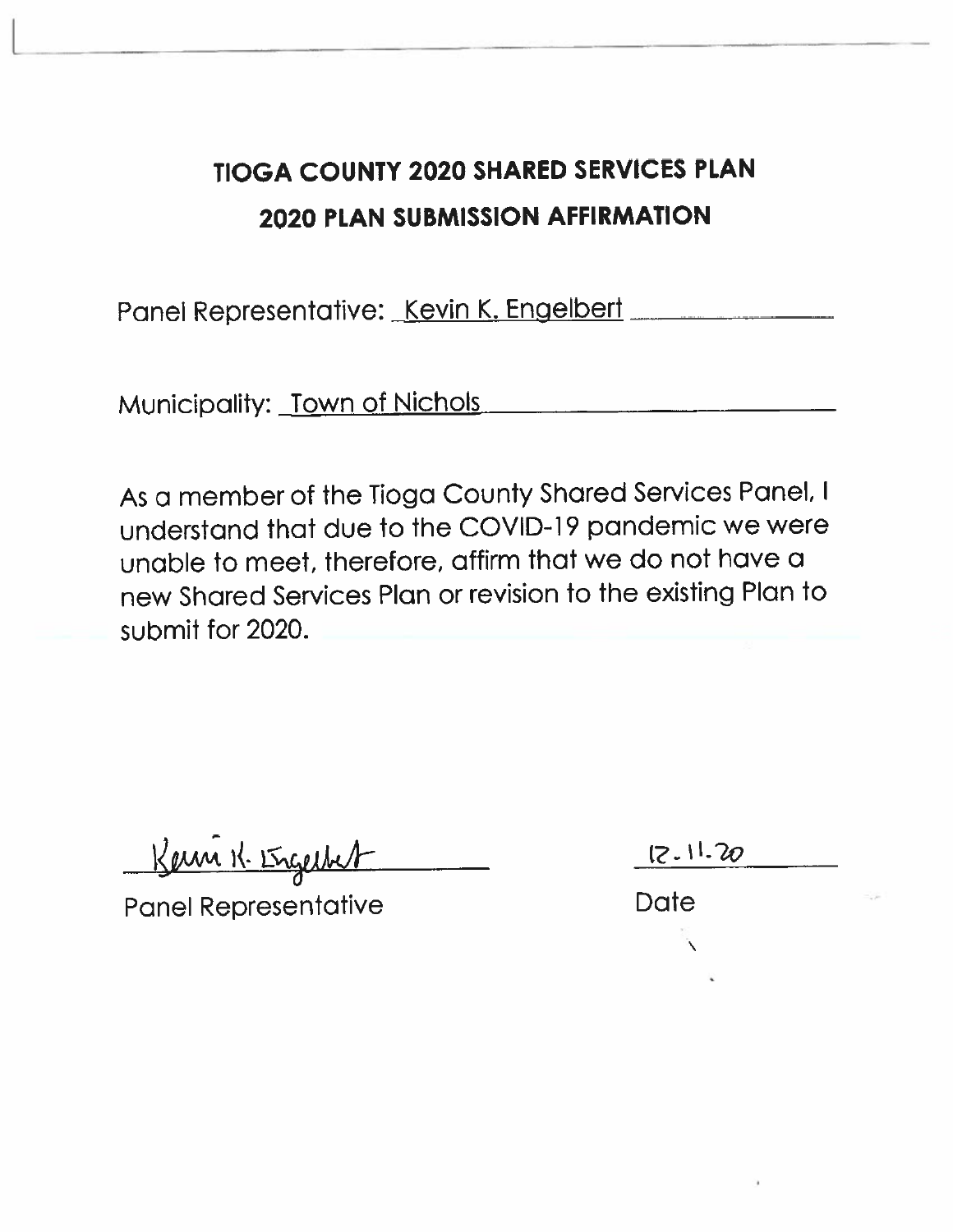#### **Haskell, Cathy**

From: Sent: To: Subject: cdavis@richfordny.com Monday, December 14, 2020 5:01 AM Haskell, Cathy [EXTERNAL] Plan Affirmation

Please Find Attached the Town of Richford Plan Affirmation. Charles Davis, Town off Richford Supervisor

#### TIOGA COUNTY 2020 SHARED SERVICES PLAN **2020 PLAN SUBMISSION AFFIRMATION**

Panel Representative: Charles Davis

Municipality: Richford

As a member of the Tioga County Shared Services Panel, I understand that due to the COVID-19 pandemic we were unable to meet, therefore, aftirm that we do not have a new Shored Services Plan or revision to the existing Plan to submit for 2020.

Panel Representative

 $12/14/20$ Date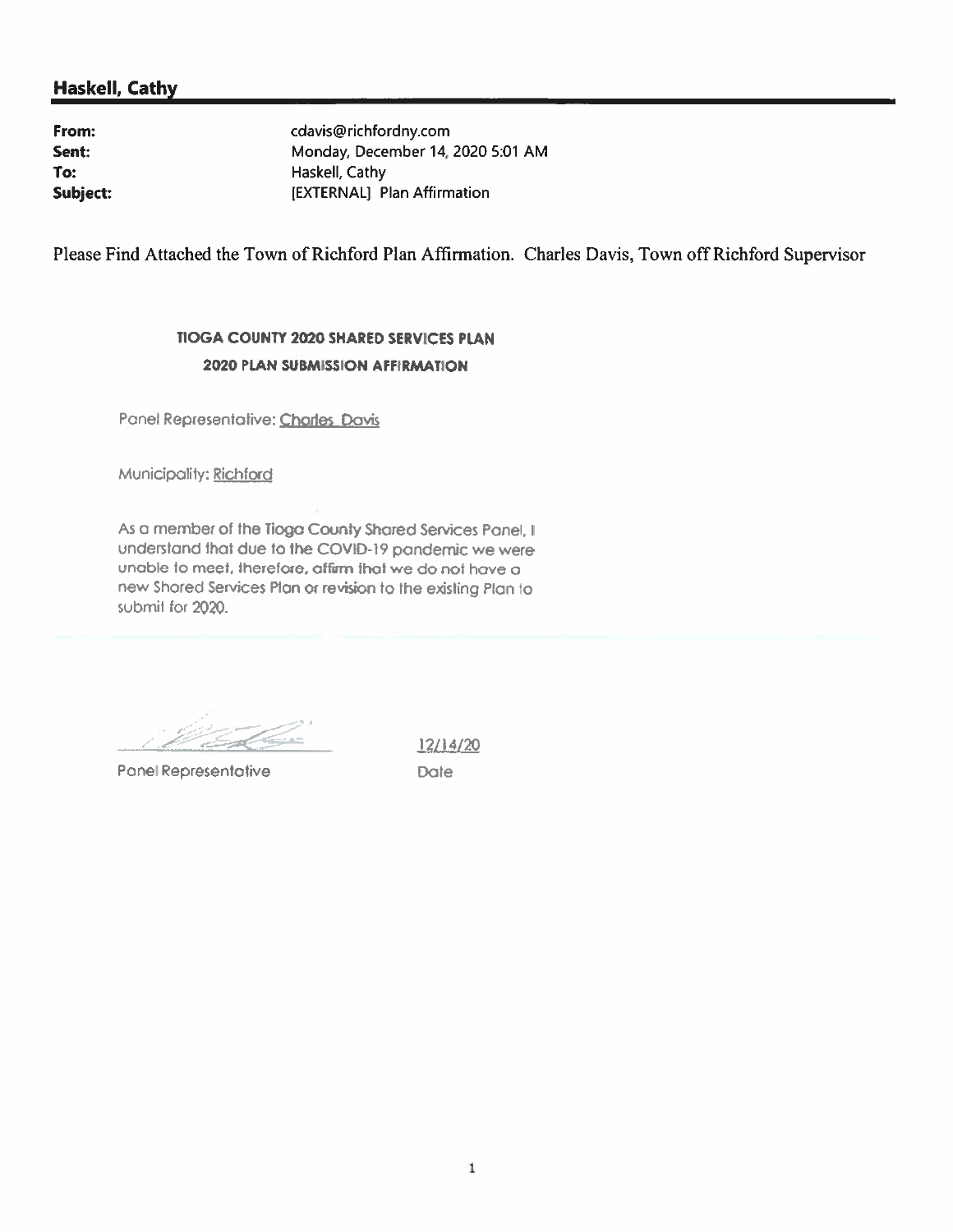Panel Representative: ALLEN TO FULKEXSON

Municipality: Town OF SPENCEIZ

As a member of the Tioga County Shared Services Panel, I understand that due to the COVID-19 pandemic we were unable to meet, therefore, affirm that we do not have a new Shared Services Plan or revision to the existing Plan to submit for 2020.

alle Thetherm

 $12/11/20$ 

**Panel Representative** 

Date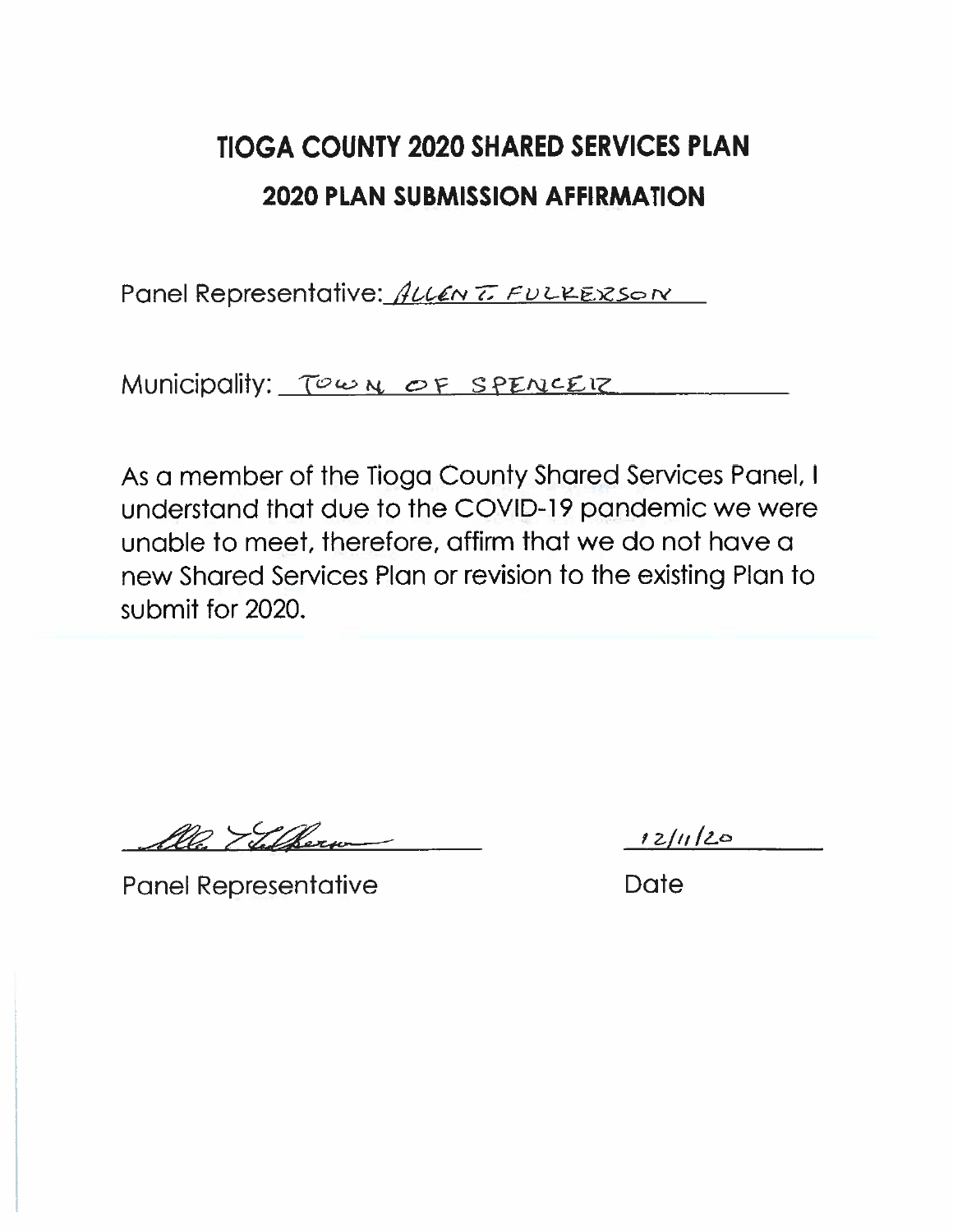Panel Representative:  $LESLEY \Leftrightarrow ECo+Fe$ 

Municipality: Village of Nichols

As a member of the Tioga County Shared Services Panel, I understand that due to the COVID-19 pandemic we were unable to meet, therefore, affirm that we do not have a new Shared Services Plan or revision to the existing Plan to submit for 2020.

Aisley 8 Lebette

2020  $\frac{12}{\mu}$ 

Date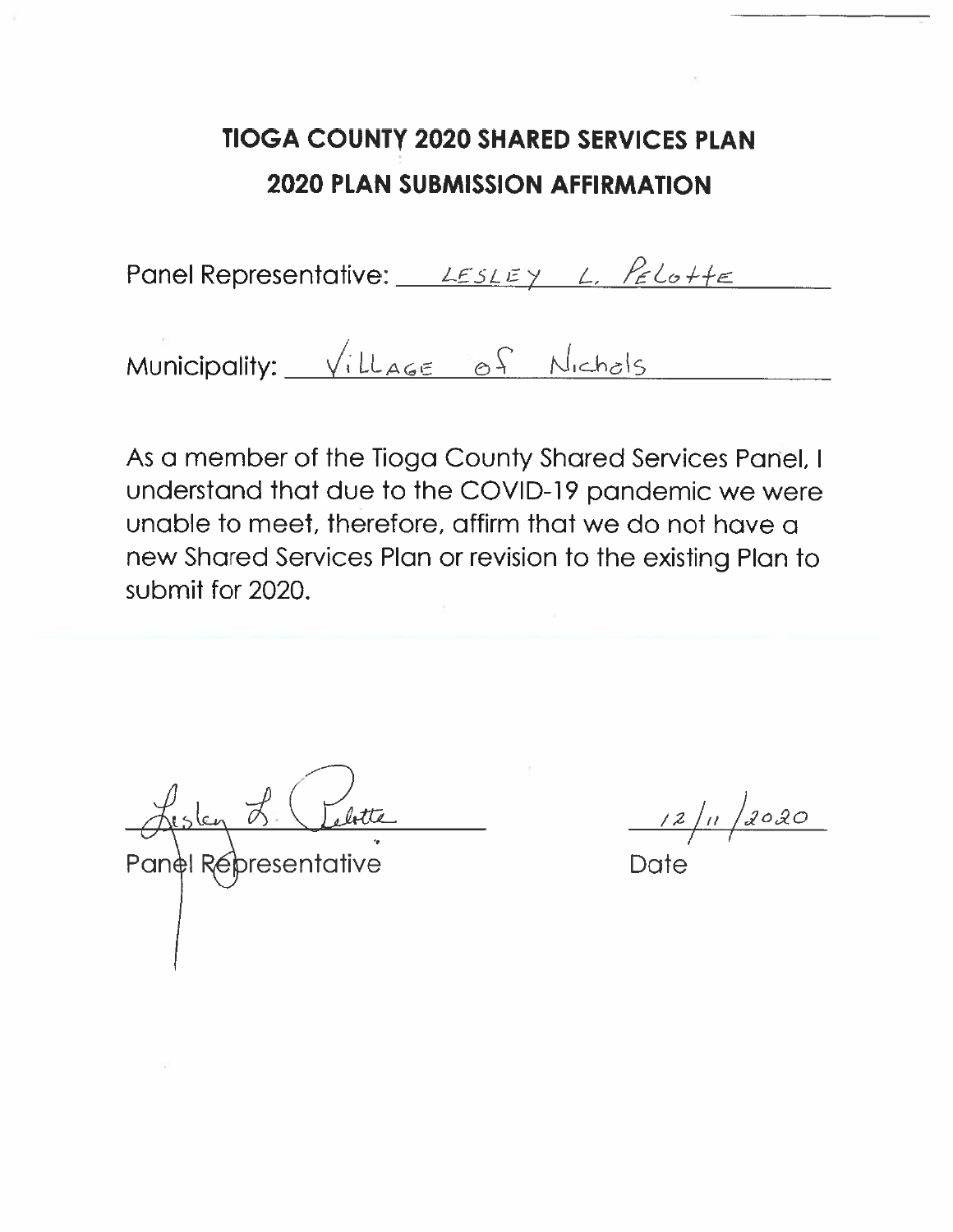Panel Representative: Mun F Gatter

Municipality: Town of Newerk Ugller

As a member of the Tioga County Shared Services Panel, I understand that due to the COVID-19 pandemic we were unable to meet, therefore, affirm that we do not have a new Shared Services Plan or revision to the existing Plan to submit for 2020.

**Panel Representative** 

Date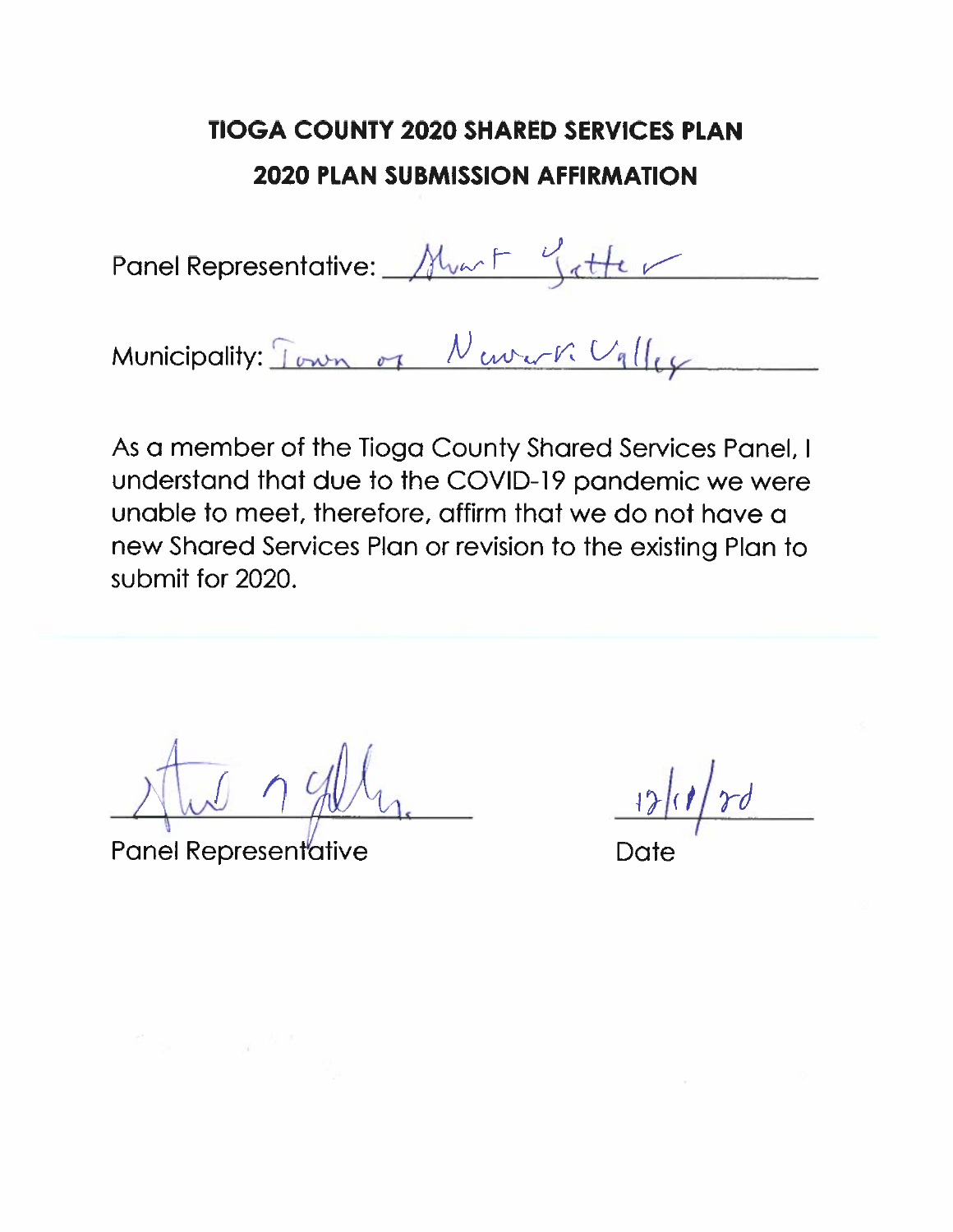### **Countywide-Shared Services Zoom Meeting** *Tioga County Mayors and Supervisors* **December 1, 2020 12:00 p.m.**

#### **Panel Attendees:**

Stuart Yetter, Jr., Supervisor, Town of Newark Valley Jim Tornatore, Mayor, Village of Newark Valley Lesley Pelotte, Mayor, Village of Nichols Don Castellucci, Supervisor, Town of Owego Patrick Ayres, Mayor, Village of Waverly Martha Sauerbrey, Chairwoman, Tioga County Legislature

#### **Absent:**

Donald Foster, Acting Supervisor, Town of Barton Keith Flesher, Supervisor, Town of Berkshire William Strosahl, Supervisor, Town of Candor Eric Halstead, Mayor, Village of Candor Kevin Engelbert, Supervisor, Town of Nichols Mike Baratta, Mayor, Village of Owego Charles Davis, Supervisor, Town of Richford Ken Sutfin, Mayor, Village of Spencer Al Fulkerson, Supervisor, Town of Spencer Lewis Zorn, Supervisor, Town of Tioga

#### **County Staff:**

Peter DeWind, County Attorney Cathy Haskell, Legislative Clerk

#### **Guests:**

None

#### **Welcome:**

Chair Sauerbrey opened the meeting at 12:00 p.m. with a roll call. Chair Sauerbrey thanked everyone for participating in today's Shared Services Zoom Meeting.

#### **Meeting Purpose - Chair Sauerbrey:**

Chair Sauerbrey reported the purpose of today's meeting is in response to a call received from the State instructing her to submit a Plan or letter to the State regarding Tioga County's Shared Services Plan for 2021. Chair Sauerbrey reported with the COIVD-19 pandemic, the Tioga County Shared Services Panel was unable to meet, therefore, is unable to submit a new Plan or revision to the existing Plan. In light of this, Chair Sauerbrey reported Panel members are required to affirm we would not be submitting a Plan. Chair Sauerbrey reported a letter would be prepared for Legislature approval and submitted to the State by January 15, 2021 to remain in compliance.

Chair Sauerbrey reported the reason a Shared Services meeting was not convened was due to the intense involvement related to the COVID-19 pandemic and that all efforts were focused on this area. The work and the effort involved in the COVID-19 experience is extremely time consuming and Tioga County's small communities have all we can do to proceed with absolute necessities during this unprecedented time.